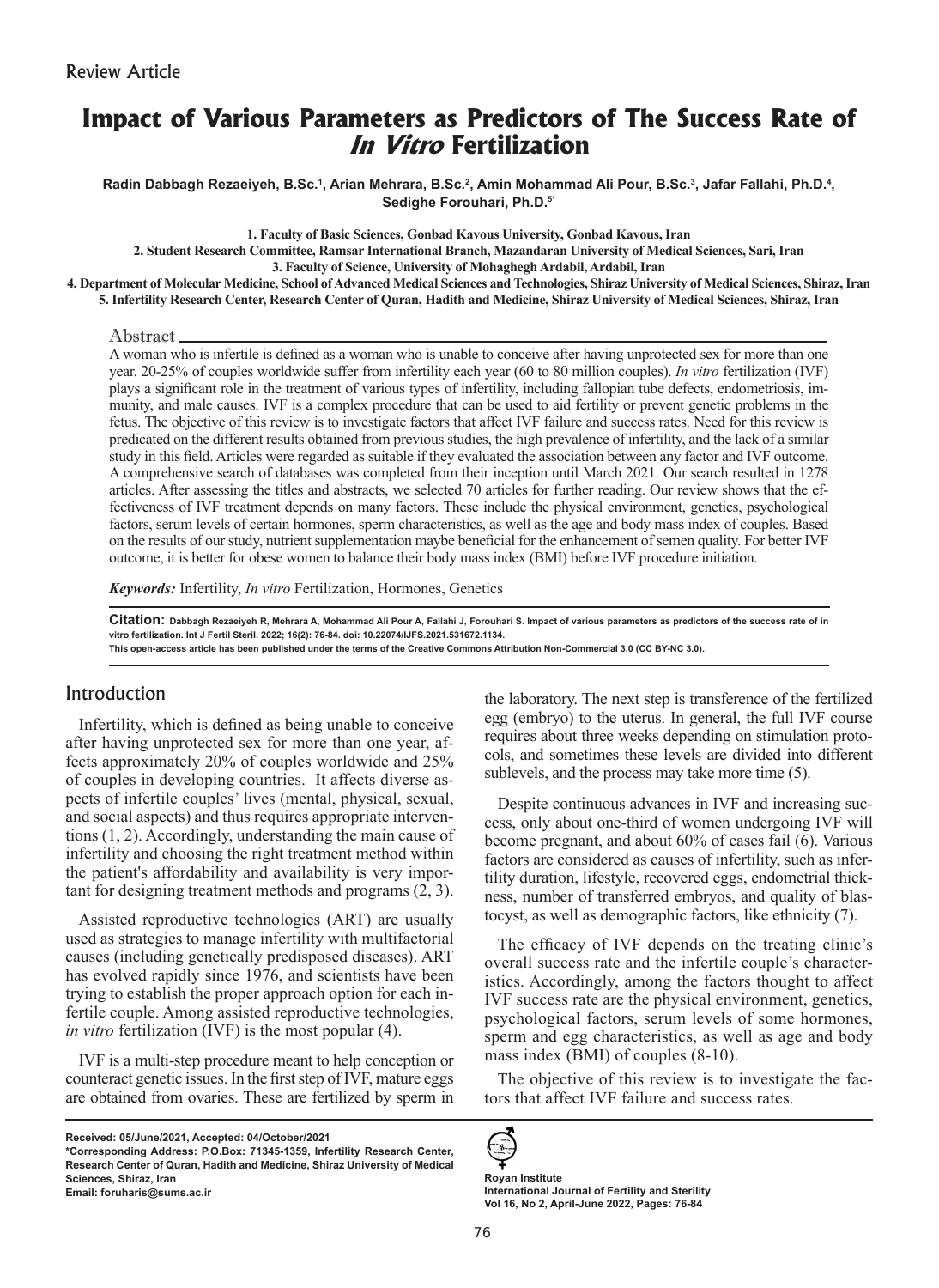This review is focused on studies of multiple factors and their influence on the outcome of IVF technology. Articles were eligible if they evaluated the association between any factor and IVF outcome. Articles were selected if the target population consisted of patients undergoing IVF and intra-cytoplasmic sperm injection (ICSI) procedures.

A thorough search of four databases (PubMed, Embase, Cinahl, and Cochrane) was conducted from their inception until March 2021. The reference lists of review articles and relevant studies were hand-searched to identify other potentially eligible studies. Abstracts from conference proceedings were also considered. No language filters or any other restrictions were applied. Keywords used for the searchers were: IVF, age, BMI, psychological factors, sperm features, ovarian stimulation, hormonal profile, ICSI, IVF, single-nucleotide polymorphism (SNP), and genetic. We downloaded all references identified into EndNote software (version X7). Two authors (Radin Dabbagh Rezaeiyeh, and Arian Mehrara) agreed on the inclusion criteria. Articles were incorporated if they were: original, review, or peer-reviewed research. One author (Amin Mohammad Ali Pour) conducted the initial screening analysis. After removing duplicates and screening the titles and abstracts of the articles, those meeting the inclusion criteria were reviewed. The reference list of every selected article was carefully checked to identify other potentially eligible studies.

Our search resulted in 1278 articles (excluding duplicates). The article selection process was such that articles that did not qualify and did not meet the inclusion criteria were removed at the title screening. Three hundred twenty-one articles met inclusion criteria and were chosen for abstract screening. Out of those 321 articles, 180 were found eligible for full text screening. After assessing the full text of these 180 papers, we selected 70 articles for further reading (Fig.1).

### **Factors affecting the success or failure of** *in vitro* **fertilization**

In Table 1, we present a summary of factors that affect the failure and success of IVF. Each factor is explained and discussed at the end of the Table.

| <b>Factors</b>                                          | <b>IVF</b> outcomes   |                   |                    | Role                                                                                                                                                                                                                                                |
|---------------------------------------------------------|-----------------------|-------------------|--------------------|-----------------------------------------------------------------------------------------------------------------------------------------------------------------------------------------------------------------------------------------------------|
|                                                         | Fertilization<br>rate | Pregnancy<br>rate | Life birth<br>rate |                                                                                                                                                                                                                                                     |
| Demographic                                             |                       |                   |                    |                                                                                                                                                                                                                                                     |
| Age (higher)                                            |                       |                   |                    |                                                                                                                                                                                                                                                     |
| BMI (higher)                                            |                       |                   | ↓                  |                                                                                                                                                                                                                                                     |
| Psychologic                                             |                       |                   | T                  |                                                                                                                                                                                                                                                     |
| Depression                                              |                       |                   |                    |                                                                                                                                                                                                                                                     |
| Anxiety                                                 |                       |                   | ↓                  |                                                                                                                                                                                                                                                     |
| <b>Distress</b>                                         |                       |                   | J                  | Most women undergoing ART are anxious and depressed due to infertility.                                                                                                                                                                             |
| Hormonal                                                |                       |                   |                    | Some studies show that the pregnancy rate is lower among distressed women<br>before and during treatment.                                                                                                                                           |
| LH                                                      |                       |                   |                    |                                                                                                                                                                                                                                                     |
| FSH (high level on<br>day 2 or $\overline{3}$ of cycle) |                       |                   |                    | LH prepares the uterine environment for the fertilized egg to grow.                                                                                                                                                                                 |
| Estradiol (elevated<br>abnormal levels)                 |                       |                   |                    | Women with higher blood FSH concentration have a lower chance of preg-<br>nancy in contrast to women of the same age with lower FSH levels.                                                                                                         |
| Progesterone                                            |                       |                   |                    | Increased abnormal levels of Estradiol are associated with decreased re-<br>sponse to ovulation-inducing drugs resulting in reduced IVF success.                                                                                                    |
| <b>AMH</b>                                              |                       |                   |                    | Progesterone prepares the uterus for the arrival of a fertilized egg.                                                                                                                                                                               |
| Sperm characteristic<br>(abnormalities)                 |                       |                   |                    | AMH levels shows a good correlation with ART outcomes, thus it is consid-<br>ered to be the most accurate biomarker for ovarian storage.                                                                                                            |
| Motility                                                |                       |                   |                    |                                                                                                                                                                                                                                                     |
| Number                                                  |                       |                   |                    | Higher sperm motility results in higher chance of pregnancy and fertilization                                                                                                                                                                       |
| Morphological                                           |                       |                   |                    | Higher Sperm total number increases the chance of oocyte-sperm fusion.                                                                                                                                                                              |
| Genetic factors                                         |                       |                   | J                  | Sperm deformity is a reliable predictor of fertility success in patients under-<br>going IVF.                                                                                                                                                       |
| PGD                                                     |                       |                   |                    |                                                                                                                                                                                                                                                     |
| Analysis of genetic<br>variants                         |                       | ↑                 |                    | PGD methods are designed to minimize the possibility of transmitting genetically<br>abnormal embryos after IVF. Theoretically, choosing genetically normal embryos<br>for transmission leads to more successful pregnancies and fewer miscarriages. |
|                                                         |                       |                   |                    | Genetic analysis involved in ART can be based on methods of PGD and<br>analysis of genetic variants affecting the success rate of IVF.                                                                                                              |

**BMI; Body mass index, LH; Luteinizing hormone, FSH; Follicle-stimulating hormone, AMH; Anti-müllerian hormone, PGD; Preimplantation genetic testing, ART; Assisted reproductive technology, and IVF;** *In vitro* **fertilization.**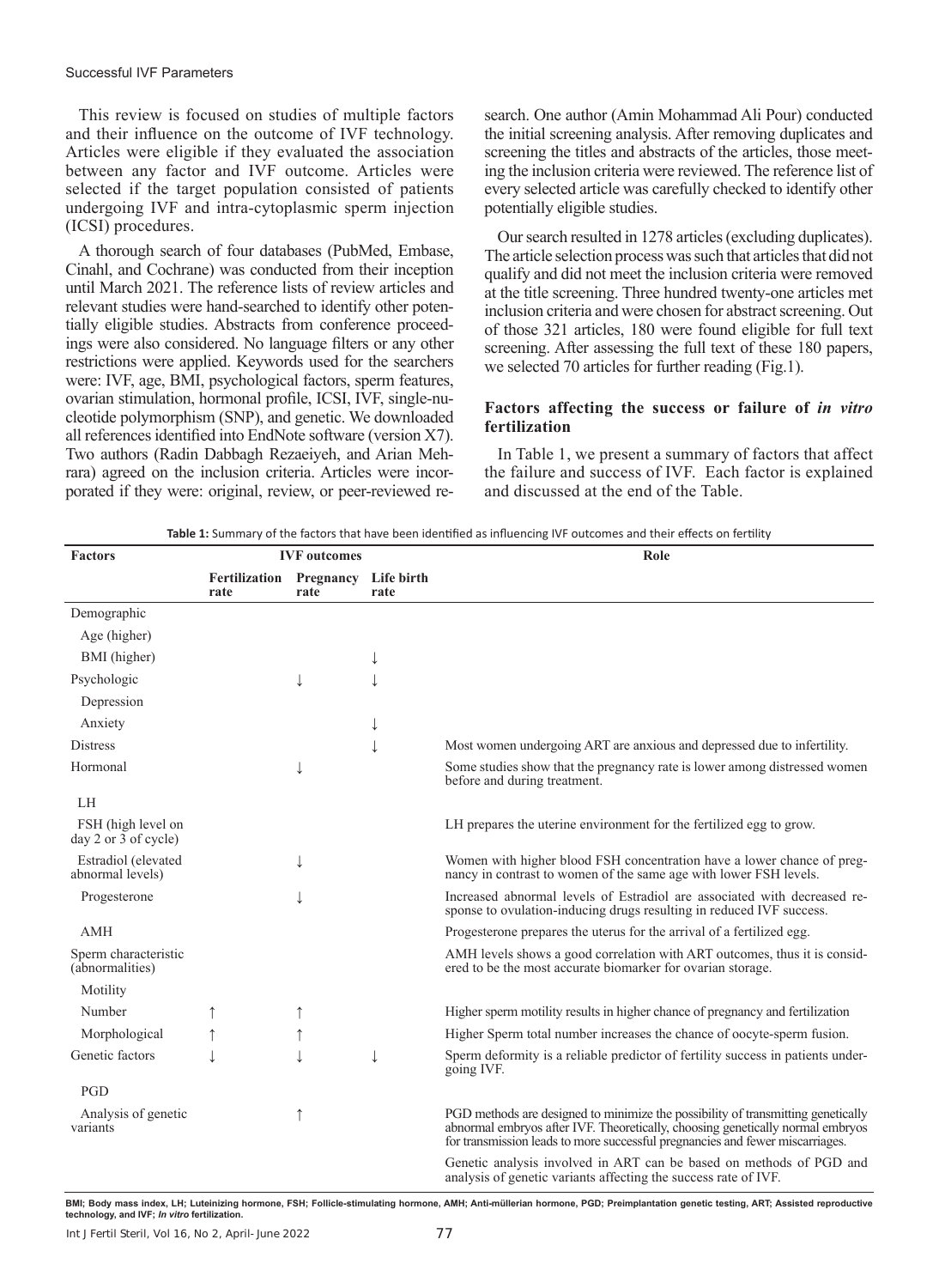

**Fig.1:** Initial to final search steps for selecting manuscripts.

### **Age**

Women's age is considered among the most important elements affecting the likelihood of achieving pregnancy in ART programs. As age increases, women's fertility and live birth rates decrease significantly (especially after 35 years). Increasing maternal age leads to a decrease in pregnancy rate (although this is similar between IVF and ICSI), fertilization rate, and number of recovered eggs (11, 12). Accordingly, decreased female reproductive capacity increases with age due to the gradual reduction of eggs from the ovaries and a significant reduction in egg quality. Morphological evaluation methods for human embryos have proven that maternal age has a significant effect on the quality of human embryos. In addition, the rate of aneuploidy in human embryos increases with age (13, 14).

The results of the study by Yan et al. (15) showed that older women had a weaker response during controlled ovarian hyper-stimulation (COH), fewer retrieved eggs, low oocyte fertilization rate, low-quality embryo rates, low embryo implantation rate, low delivery, high abortion, and high preterm delivery. Goldman et al. (16) stated that age-related fertility decline had much more effect on the live birth rate at older ages than BMI. As age can't be altered, it can be concluded that spending more time on lowering BMI before IVF is of significant benefit in older women.

# **Body mass index**

In addition to age, the obesity factor is also very important in reproductive support programs. The harmful consequences of obesity on the reproductive system include maternal complications, infertility, and menstrual disorders. Decreased fertility is attributed to various parameters in obese women, such as endocrine and metabolic dysfunctions, which sequentially may affect follicular proliferation, implantation, and the growth of clinical pregnancy (17). Hence, monitoring the effects of body weight during IVF is of paramount importance. Many studies have demonstrated that pregnancies and live birth rates in overweight and obese individuals are reduced in comparison to women of normal weight (18, 19). Possible causes of these discrepancies include increased gonadotropin requirements during ovarian stimulation, fewer recovered oocytes, decreased serum estradiol concentrations, and low fertilization rates. In contrast, other studies have shown that obesity has no effect on gonadotropin requirement, and the number of ovarian stimulation days does not affect estradiol levels (20, 21).

It has been found that obese women who become pregnant after IVF are at risk of miscarriage and obstetric difficulties generally. But it must be taken into consideration

that whether achieving a specific BMI and spending a lot of time losing weight before the beginning of the IVF cycle is detrimental to the possibility of live birth, given that the woman is constantly ageing. Obesity increases ovulation induction time, decrease edtradiol peak, and decrease the number of mature follicles. In addition, obesity may adversely affect the quality of eggs and embryos (22, 23).

Dokras et al. (22) observed approximately 1,300 patients in one study, the IVF failure rate was 25% in obese women in comparison to 10.9% in normal weight women. In addition, IVF failure in obese women with polycystic ovary syndrome (PCOS) is more probable than in normal women. Contrary to these findings, many studies, including the study by Kim et al. (24), did not find any considerable gap in clinical pregnancy rates between obese and normal weight women. In a recent study Maged et al. (25) found that implantation, chemical pregnancy, and clinical pregnancy rates were inversely related to increasing BMI. From January 2013 to February 2018, Hallisey et al. (26) performed a cohort study. Their population included women aged over 45 years who underwent IVF with PGT (preimplantation genetic testing). Five hundred thirtythree cycles were separated into 3 groups of women categorized by BMI as normal, overweight, and obese. Euploidy rate was the primary outcome. Their study showed that a higher miscarriage possibility in women with higher BMI and a lower probability of having a live baby after IVF. They stated that the root cause of these discrepancies is currently unknown and it is accepted that obesity may be associated with higher rates of aneuploidy, which can lead to worsening pregnancy outcomes. The dosage of gonadotrophin required for ovarian stimulation is higher in women with BMI more than  $25 \text{ kg/m}^2$  is also but not the ovarian stimulation duration (27).

# **Psychological factors**

Despite the prevalence of infertility, most infertile women do not share their stories with family or friends, thus increasing their psychological vulnerability. Inability to reproduce normally can result in low self-esteem and feelings of shame and guilt. These negative emotions can lead to different levels of depression, nervousness, distress, and poor quality of life. Most women undergoing ART are frequently anxious and depressed due to infertility. Nearly 32% of women in the early stages of infertility treatment are at risk of mental disorders (28-30). Several studies have examined the relationship between psychological symptoms before and during the ART cycle and subsequent pregnancy. These have provided conflicting results. Some have shown that the pregnancy rate is lower among distressed women before and during treatment, while other studies have not found such a result (31). Several plausible psychological pathways play a role in the likelihood that a woman's distress will affect her fertility or may disrupt infertility treatment success. These pathways include the hypothalamic-pituitary adrenal (HPA) axis, which plays a role in stress response regulation, and the hypothalamic-pituitary gonadal axis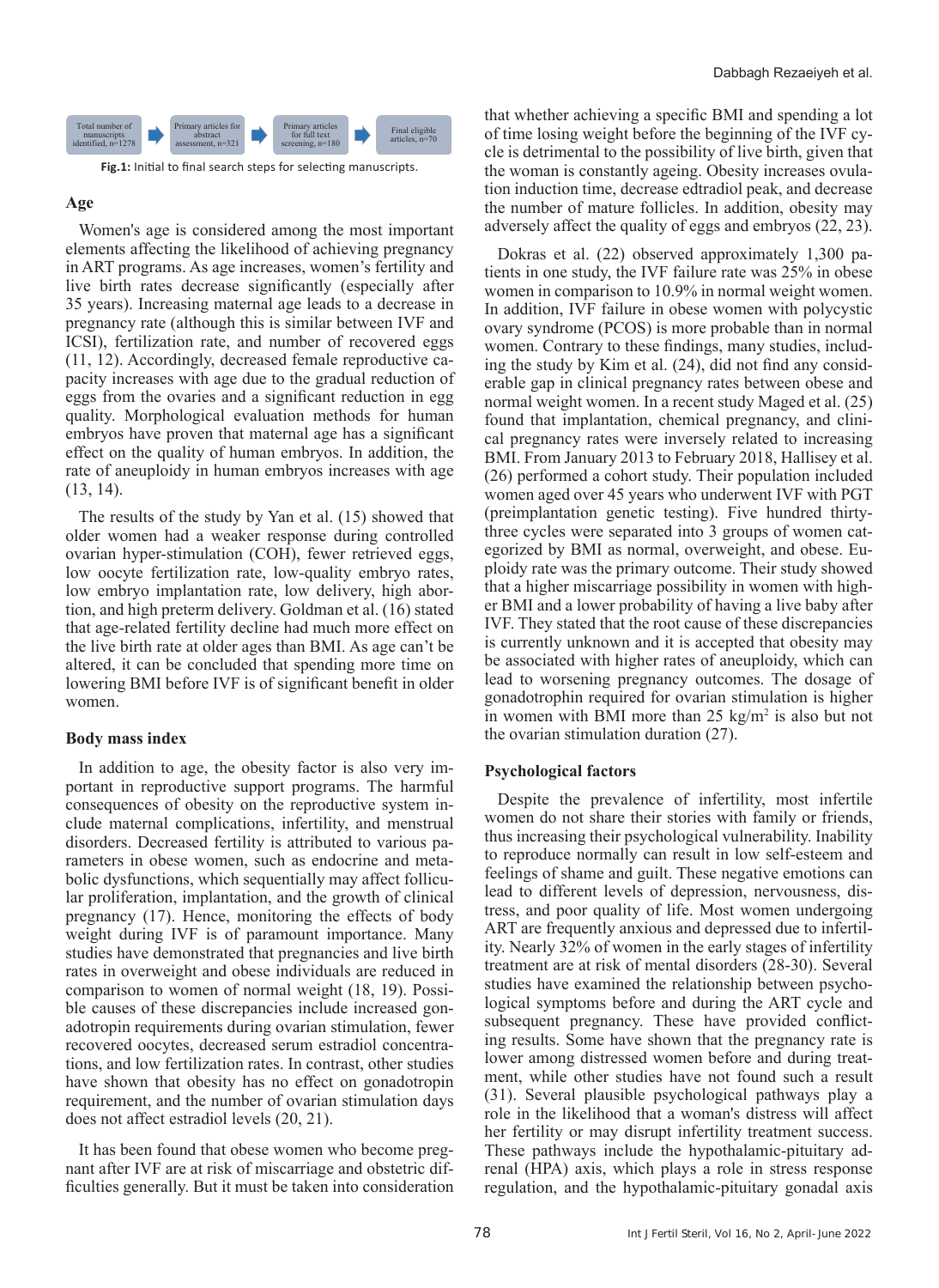(HPG), which regulates reproduction (32). The physiological pathways that influence psychological factors involved in pregnancy are still generally unknown, but these factors can be associated with incomplete ovulation, secondary amenorrhea, and irregular menstrual periods. Various mechanisms have been proposed for the negative effect of psychological factors on infertility, including impaired gonadotropin secretion, local effect of catecholamine on the uterus and fallopian tubes, and impaired immune processes involved in maintaining fertility (33). Cesta et al. (34) studied women who received infertility treatment from September 2011 to December 2013 and followed them until December 2014. Before IVF initiation, data was gathered through an online questionnaire as well as clinical charts. Cortisol from saliva samples was measured and the correlation between stress and cycle outcomes (embryo and oocyte quality parameters and clinical pregnancy) was examined. Unexpectedly, it was revealed that women with higher salivary cortisol concentration had no different IVF outcome than women with normal cortisol levels. Psychosocial care could be helpful for couples experiencing infertility treatment. It has been established that psychosocial care can be effective in decreasing plasma cortisol levels and psychological distress and can improve the clinical rate of pregnancy significantly. Another study by Cui et al. (35) showed that depression during IVF has adverse effects on pregnancy outcomes. Accordingly, measurement of angiotensin II and salivary amylase may be a reference indicator for patients' psychological status during IVF.

# **Hormonal profiles**

Simultaneous combined endocrine events involving the anterior pituitary, hypothalamus, and ovaries are a reflection of the menstrual cycle. These events are important for successful ovulation, egg growth, implantation, and fertilization. In general, the levels of follicle-stimulating hormone, estradiol, luteinizing hormone, and anti-mullerian hormone affect the success or failure of IVF, so it is necessary to check these hormones before performing any ART. Gonadotrophins [follicle-stimulating hormone (FSH) and luteinizing hormone (LH)] are used for ovulation during IVF procedure (36). The functions of some of these hormones are listed below:

#### **Follicle-stimulating hormone**

FSH helps in regulating the menstrual cycle and producing eggs. On day 2 or 3 of the menstrual cycle, FSH levels are tested to determine ovarian function and assess egg quality. Generally, women with high levels of blood FSH on day 2 or 3 of the menstrual cycle have a smaller chance of having a live baby than other women of the same age, even with ovulation induction and IVF (37). Abdalla and Thum (38) studied all patients who were candidates for IVF/ICSI treatment between January 1997 and December 2001 in Lister hospital, London. Patients were divided into four groups by FSH level. Follicle maturity, miscarriage rate, pregnancy rate, live birth rate, were de-

fined as outcome measures. The authors concluded that an increase in basal FSH levels did not indicate a deterioration in egg and embryo quality and did not lead to a decrease in fertilization or an increase in abortion. The findings of this study showed that the decrease in pregnancy rate is due to the reduction in the number of eggs collected and consequently the limited selection of available embryos for transfer.

### **Estradiol**

Besides the quantification of FSH, ovarian function and egg condition can be evaluated by measuring estradiol (an important form of estrogen). Estradiol is also examined on day 2 or 3 of the menstrual cycle. These test results are not definite indicators of infertility, but increased abnormal levels are associated with decreased response to ovulation-inducing drugs resulting in reduced IVF success. The human corpus luteum (CL) produces significant amounts of progesterone (P4), estradiol (E2), androgens, growth factors, and nonsteroidal hormones. The overall maintenance of CL function depends entirely on the regular stimulation of pituitary luteinizing hormone (LH) or human placental gonadotropin (hCG) to maintain steroidogenesis in granulosa cells (39). Drakakis et al. (40) assessed the effect of estradiol support on IVF success. They performed their prospective study in the assisted reproduction unit of the First Department of Obstetrics and Gynecology of the Athens University Medical School, from August 2004 to February 2005. They examined patients who were under IVF/ICSI treatment. Implantation and pregnancy rates assessed in the two groups were considered as major outcome measures. They found a steep elevation in implantation rate and pregnancy rate in women who received luteal phase estradiol support compared to women who did not. However, the mean number of fertilized oocytes, transferred embryos, and retrieved oocytes approximately remained the same.

#### **Luteinizing hormone**

LH stimulates the ovaries to release eggs and begin to produce progesterone (a hormone that prepares the uterine environment for the fertilized egg to grow). LH can be detected in a woman's urine just before ovulation. Urine LH tests are frequently conducted to help with the timing of intercourse to raise the chance of pregnancy (41).

Abbara et al. (42) showed that there was an unexpected negative association between increased progesterone and LH levels during egg maturation. In addition, elevated progesterone appears to be the most reliable biochemical predictor of oocyte maturation following all stimulation factors.

#### **Progesterone**

Right after ovulation, the ovaries produce progesterone. Progesterone prepares the uterus for the arrival of a fertilized egg approximately in the middle of the cycle - 12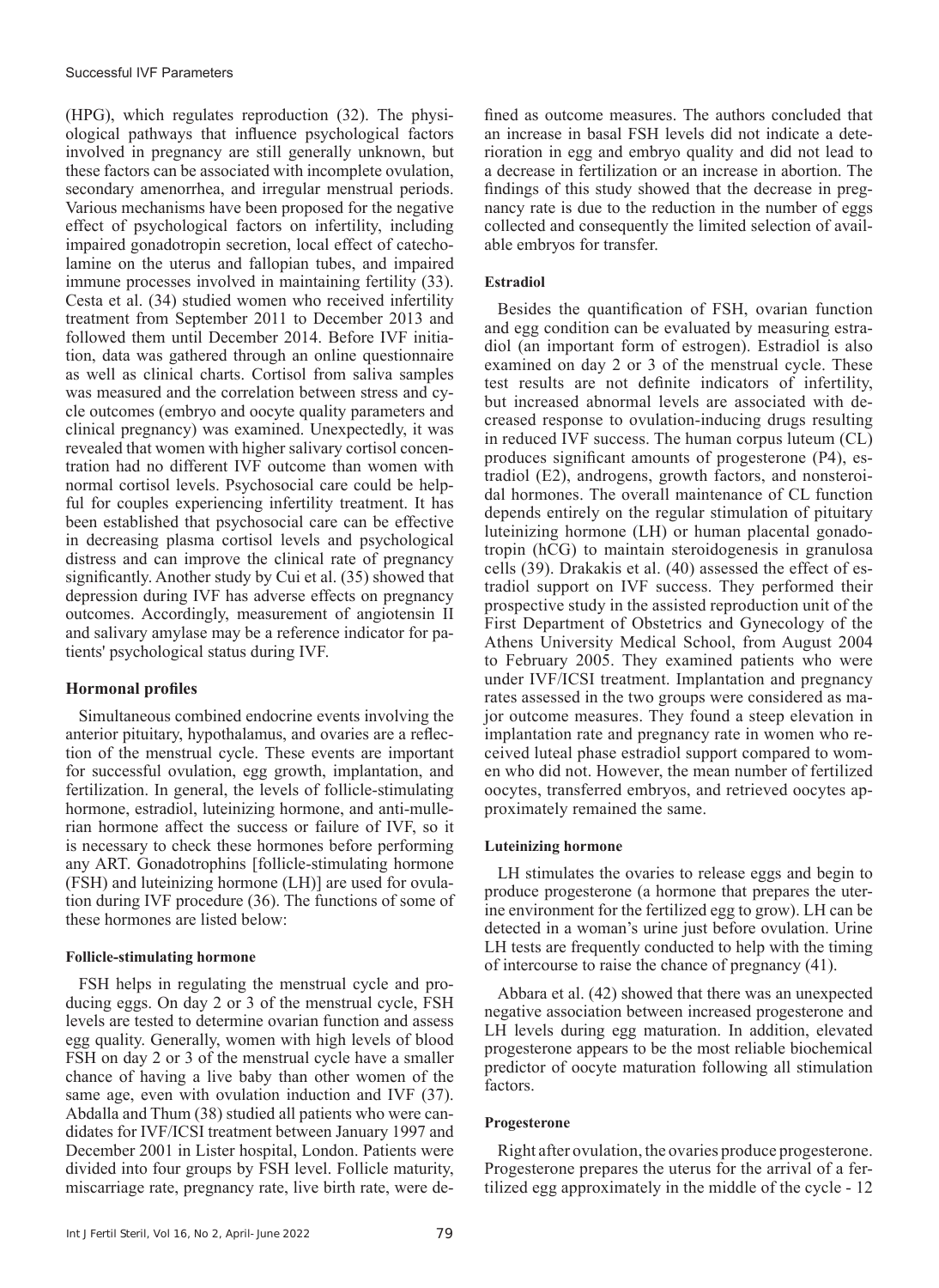to 16 days after the first day of the menstrual cycle. Progesterone concentration generally peaks within 7 days of ovulation, and the amount of blood progesterone can be measured through blood tests. When a basal level of blood progesterone is established, the doctor will order a mid-luteal serum progesterone test around day 21 of the menstrual cycle (43). Tulic et al. (44) at the Gynecology and Obstetrics Clinic Center of Serbia conducted a cohort study. The study included all patients who met the criteria of inclusion (infertility diagnosed, 18-40 years, regular menstrual cycle, 18-30 kg/m<sup>2</sup> BMI, 18-40 years, without a legal guardian), enrolled in the ART procedure during the study period (January 2015 to December 2015). Embryos were classified into four classes: class A (perfect symmetry), class B (moderate asymmetry), class C (pronounced asymmetry). Main outcome measures included pregnancy outcome and procedure success. They stated that low levels of progesterone on oocyte retrieval day (<2.0 ng) in an ART procedure is associated with high levels of FSH and low levels of AMH and lead to the delivery of healthy infants in more than 50% of cases. However, many researchers have found no significant difference between high levels of progesterone and a reduced pregnancy rate due to different data assessment protocols (45).

#### **Anti-mullerian hormone**

AMH is a glycoprotein and known as a member of the growth factors of the β family. This hormone is produced by the antral and small antral follicles in the ovary and plays a significant part in folliculogenesis and determining the number of primary follicles. In addition, AMH levels shows a good correlation with ART outcomes and are thus considered as the most accurate biomarkers for ovarian storage (46). In general, current ovarian stimulation protocols are performed during IVF treatments to personalize protocols based on female AMH levels (47). Although there is no definitive value for normal and abnormal AMH, it is generally accepted that AMH >0.8-1.0 ng/ml indicates normal ovarian reserve (48). It is well accepted that young women with high AMH levels have significant fertility performance, while older women with low AMH levels have poor IVF outcomes. However, due to high individual heterogeneity, there are differences in some patients (49). Güngör and Gürbüz (50) carried out a retrospective study between November 2014 and September 2019 at the Gynecology and IVF Department. They chose a logistic regression model rather than linear regression and negative binomial regression due to better dataset fit. Patients were separated into three groups (15 oocytes or more=excessive ovarian response, 6 to 15 oocytes=normal ovarian response, and 5 oocytes or less=weak ovarian response). They considered the number and the quality of the retrieved oocytes as a means of ovarian response quality. They found that higher levels of serum AMH is associated with higher quality of ovarian response (especially the number and quality of eggs).

#### **Sperm characteristics**

In the study of infertile couples, sperm testing is the most important and basic method to assess the cause of infertility and choose the treatment method. Evaluation of sperm characteristics such as motility, total number, and morphological abnormalities of sperm seems to be very important to predict successful fertilization, implantation, fetal growth, and continuous pregnancy. Various studies have been performed on the role of different semen parameters on fertilization and pregnancies after IVF. Higher sperm motility and sperm total number are associated with higher chance of pregnancy and fertilization (51).

Sperm morphology is one of the most important parameters. Sperm deformity is a reliable predictor of fertility success in patients undergoing IVF (52). According to this criterion, when less than 14% of sperm are of normal morphology the pregnancy rate decreases. In cases where normal morphology is less than 4%, the treatment result may be very poor (53).

Another parameter that has been investigated for its effect on reproductive fertility techniques is the age of men. Older age is significantly associated with decreased semen volume, sperm count, motility, and normal morphology (54). Male genital infection is one of the leading causes of male infertility worldwide. Bacterial invasion of the reproductive system has often been shown to be associated with decreased sperm function and lead to infertility (55). The quality of semen is so important for the IVF outcome and nutrients are among the most important factors, affecting the quality of semen (56).

Silea et al. (54) examined 500 semen samples from of patients who sought infertility treatment over 5 years (April 2013-April 2017). They evaluated semen samples both macroscopically and microscopically using WHO criteria published in 2010 as the standard threshold. Their findings showed that sperm volume and pH were not affected by age but that sperm viability and progressive motility decrease with age. According to the results of the study by Morin et al. (57), total motile sperm count (TMSC) is the most significant of all the parameters used to assess sperm quality. In addition, this study, along with other studies, has shown that TMSC counts are superior to WHO criteria in predicting the success of IVF cycles. There is a significant difference between the samples of semen contaminated with bacteria compared to the control group in terms of reduced sperm concentration and a significant reduction in sperm motility (55).

### **Genetic factors**

In recent years, seemingly ineffective genetic differences, known as genetic polymorphisms among healthy people in the community, have been the focus of studies in many multifactorial diseases, including miscarriage and implant failure. In general, the genetic analyses involved in ART are based on methods of pre-implantation genetic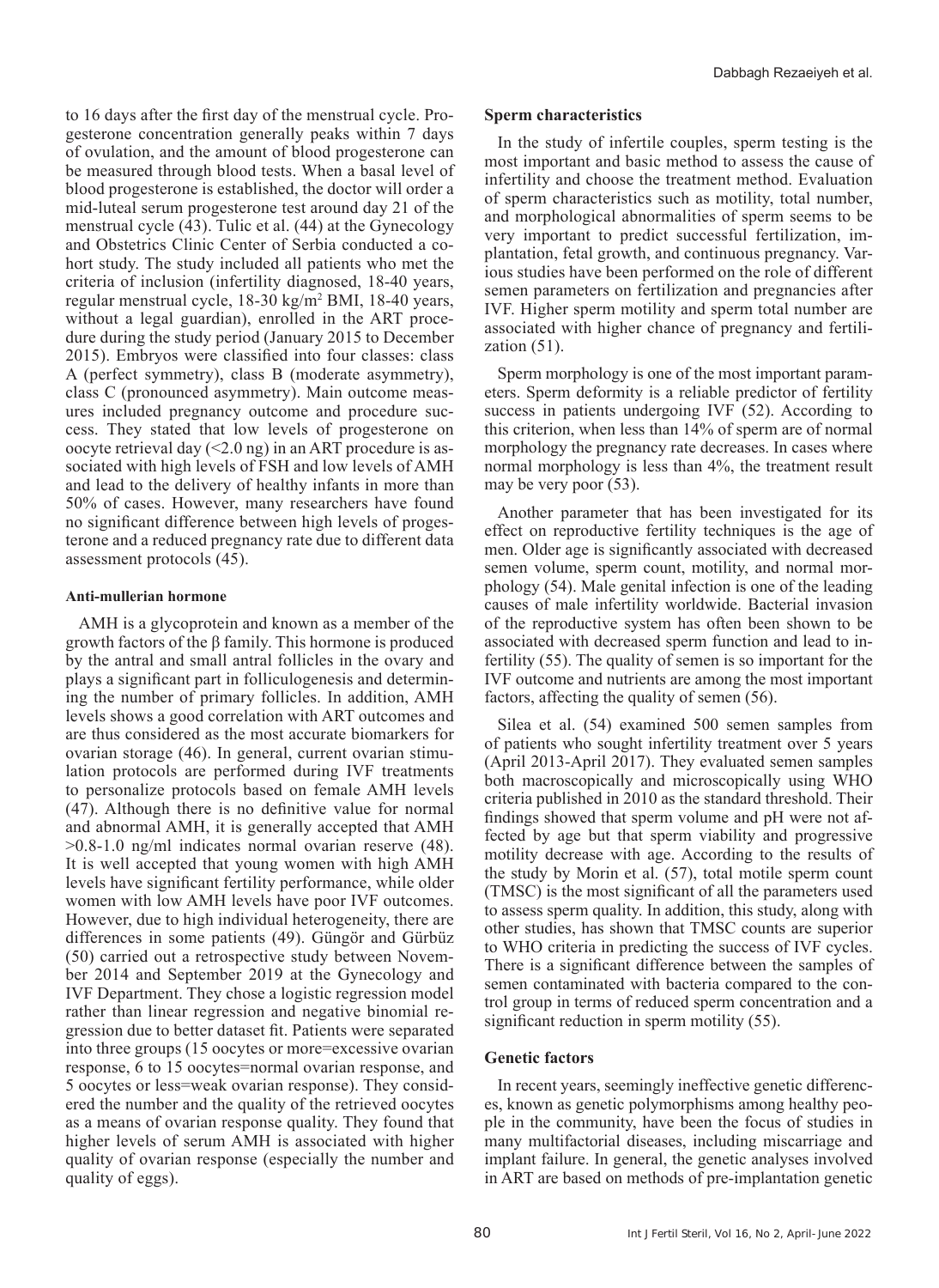diagnosis (PGD) and analysis of genetic variants affecting the success or failure of IVF.

### **Genetic analysis to increase the success rate of** *in vitro*  **gertilization outcome**

Since IVF technology has emerged, multiple attempts have been made to increase efficiency and success. Accordingly, selecting a healthy fetus is considered one of the most important strategies, every aspect of which has been evaluated. Staessen et al. (58) reported that in women over the age of 37, just 35% of day 3 embryos with over eight cells and 65% of proliferating blastocysts were normal. PGD methods are designed to minimize the possibility of transmitting genetically abnormal embryos after IVF. Theoretically, choosing genetically normal embryos for transmission leads to more successful pregnancies and fewer miscarriages (59). Genetic techniques used to select genetically normal embryos include fluorescence in situ hybridization (FISH), comparative genomic hybridization (CGH), whole genome amplification (WGA), array-CGH, next-generation sequencing, real-time quantitative polymerase chain reaction (RT-qPCR), and SNP arrays.

### **Single-nucleotide polymorphism affecting** *in vitro* **fertilization outcome**

So far, several studies have been performed on the effects of different SNPs on various aspects of human reproduction, including recurrent miscarriage, infertility, and fetal implant failure. The association of SNPs in various genes, including *MTHFR*, Leiden factor V, progesterone receptor, FSH receptor, plasminogen activating factor (*PAI-1*), prothrombin, and estrogen receptor gene, with different aspects of fertility has been observed.

Several studies show that thrombophilia leads to repeated implantation failure. Leiden factor V genetic mutations and prothrombin G20210A mutations have generally been shown to lead to failure of ART (60).

The *P53* gene is considered to be one of the genes most integral to the efficient regulation of different physiological processes, including fertility. This gene interacts with the *LIF-1* gene and plays a crucial role in controlling and regulating the implantation process. LIF levels are seriously reduced in most females with infertility of unknown cause. Some studies suggest that the prevalence of the codon 72 polymorphism in the *P53* gene has a significant effect on implantation rejection rate in IVF cycles (61).

Growing evidence suggests that vitamin B status may modulate infertility treatment outcomes. Water-soluble B vitamin folate is believed to be vital for biosynthetic and epigenetic processes and furthermore, regulate the synthesis and methylation of nucleic acids and proteins. As a result, folate has been proven to be essential during follicular and embryonic developmental periods (62). The *MTHFR* gene is one of the key genes in the folate pathway. The *MTHFR*: c.677C>T polymorphism results in a significant change in folate concentration. Because

enzyme activity and serum folate concentrations are highest in people with CC wild genotype, this is considered to be the most effective genotype for health. However, current discoveries suggest that, according to the IVF treatment outcome, the heterozygous CT genotype of *MTH-FR* in nucleotide 677 of the mother results in a higher percentage of good quality embryos and a major chance of clinical pregnancy compared to the homozygous CC and TT genotypes. Consistent with these outcomes, it has been shown that the CT genotype, instead of the CC genotype in the woman significantly increases the chances of getting pregnant with IVF treatment (63). Another polymorphism studied is the *MTHFR*: c.1298A>C, which is associated with higher concentrations of basal FSH and a reduced reaction to ovarian stimulation. The study by Rosen et al. showed that the CC genotype reduced the ovarian response to FSH stimulation compared to the AA and AC genotypes (64).

The solute-carrier gene (SLC) superfamily encodes membrane-bound transporters. A prospective study by Haggarty et al. (63) carried out from October 2000 to September 2004 included 602 women undergoing fertility treatment. Plasma and red-blood-cell concentrations were measured by radioimmunoassay and the absorbed amount of vitamin B12 and folate were evaluated through a questionnaire. Five B-vitamin-associated-gene variants were measured in women who were treated, as well as 932 women who conceived naturally. They found that the *SLC19A1* c.80G>A polymorphism increased homocysteine (Hcy) concentration in heterozygous GA people compared to patients with wild-type genotype. Higher concentrations of Hcy usually lead to detrimental effects on IVF outcomes.

In addition, other variants involved in the success rate of IVF include MTHFR: c.677C>T and CTH (cystathionine gamma-lyase) c.1208G>T. Accordingly, heterozygous individuals have favorable IVF results for these variants compared to wild-type homozygous individuals (65).

The *LHB* gene (Luteinizing hormone beta) is located in the 11p13 chromosome region and has three exons. Trp8Arg, Ile15Thr, and Gly102Ser polymorphisms lead to menstrual irregularities, infertility, and recurrent miscarriages. Furthermore, in women undergoing IVF treatment, these variants have been shown to play a marked role in the IVF success rate (66).

Growth differentiation factor 9 (*GDF9*) and bone morphogenetic protein 15 (BMP15) gene are expressed in oocytes from primary phase follicles. Both proteins play a key role in specifying follicle growth and ovulation rate. Accordingly, polymorphisms in these genes (*GDF9*: c.546G>A, *BMP15*: c.2673C>T, c.29C>G, IVS1+905A>G) are also associated with fertility success rates and increased occurrence of dizygotic twins (67).

One of the important genes in the pathway of ovarian metabolism is the aromatase gene (*CYP19A1*). Aromatase is viewed as one of the main enzymes in ovarian ster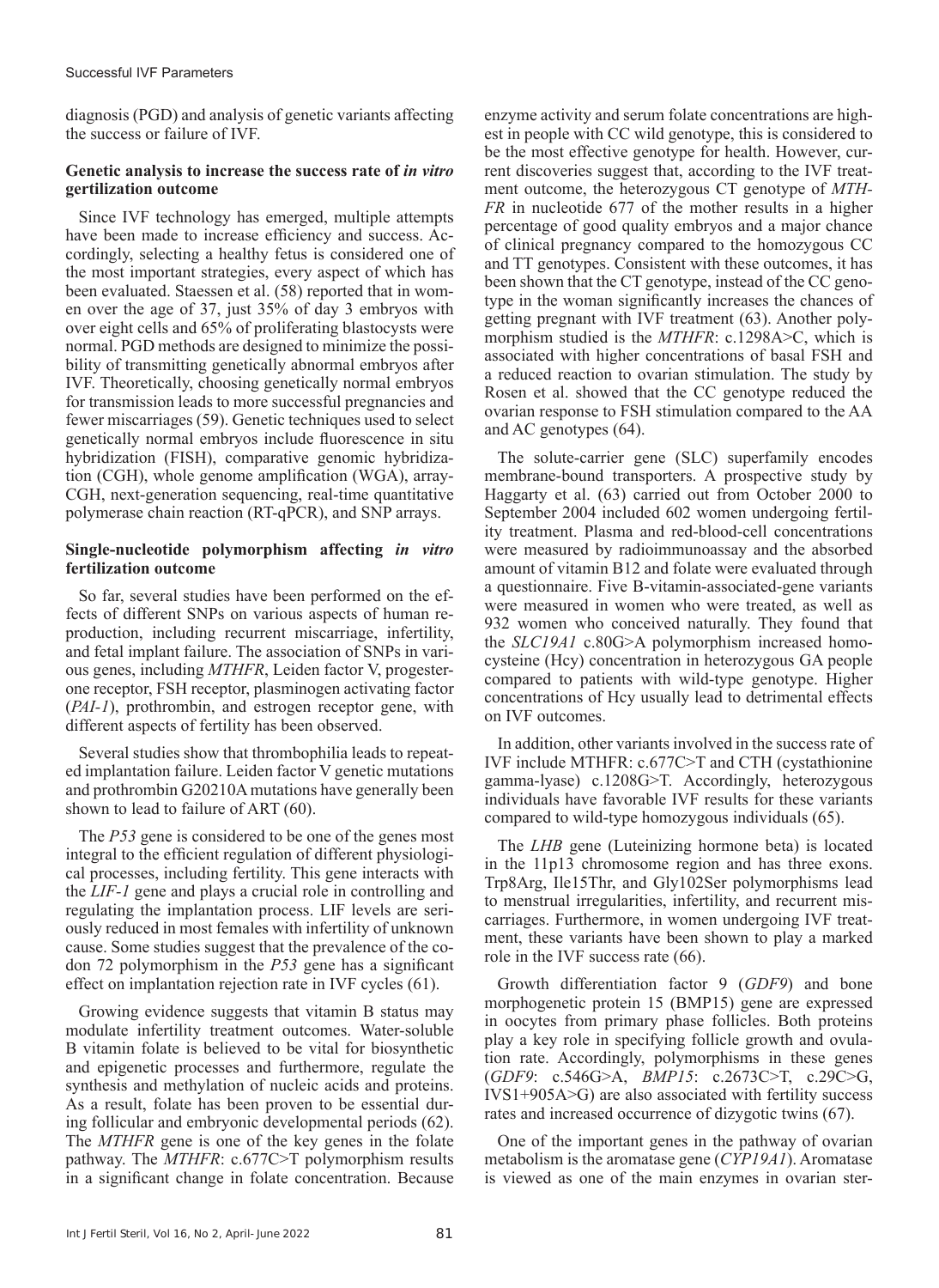oidogenesis, which catalyzes the ultimate stage of conversion of testosterone and androstenedione androgens to estradiol and estrone. Tetranucleotide repeat polymorphism (TTTA) n in intron 4 of the *CYP19A1* gene leads to aromatase hyperactivity. In general, women with fewer (TTTA) repeats in this gene show lower estrogen concentrations which results in susceptibility to unexplained infertility (68).

# Conclusion

The purpose of this review was to summarize the factors that have been identified as influencing IVF outcomes. We have reviewed 70 studies that have reported multiple factors involved in IVF treatment. Prior research has focused on a few factors involved in the IVF success rate.

Predicting the likelihood of pregnancy after IVF can help stop over-treatment and equilibrate the chances of IVF success. In this review, we evaluate 6 predictors, especially genetic factors that can help predict the success of IVF. Based on the available literature, we conclude that female age, BMI, psychological factors, hormonal profiles, sperm characteristics, and genetic factors are predictive factors of IVF success.

In this regard, a wide range of factors could be taken into consideration on which a particular emphasis should be placed. As a matter of fact, nutrients are viewed as one of the essential factors in IVF success rate. With regard to semen quality which is believed to be a vital factor, it proves efficient in IVF outcomes. As nutrients play a massive role in the quality of semen, it is of major significance. Therefore, the consumption of nutritional supplements could have innumerable constructive impacts on IVF. What is more, Females' BMI is considered to be an integral element in the serum level of hormones. Consequently, once BMI decreases and takes place in a normal range, the IVF process could have more productivity and efficiency in obese women. Due to the fact that sperm characteristics are regarded as one of the most basic ways in order to evaluate the cause of infertility among couples. Hence, when visiting an infertility center, this factor is of more importance compared to other elements, and it is better to check sperm-related characteristics first. Moreover, due to unique genetic sequences that vary from person to person, based on their mutations, a unique personal approach could be taken into account. This process could give a tremendous boost to the level of IVF success rate.

### Acknowledgements

The authors thank Mr H. Argasi at the Research Consultation Center (RCC) of Shiraz University of Medical Sciences for his invaluable assistance with the editing of the manuscript. This study is considered to be self-funded. The authors declare that they have no conflicts of interest.

# Authors' Contributions

R.D.R., A.M.; Performed the research. A.M.A.P., J.F.,

S.F.; Designed the research study. S.F., R.D.R, A.M.A.P.; Analyzed the data. R.D.R, A.M., A.M.A.P., J.F.; Wrote the manuscript. All authors read and approved the final manuscript.

### References

- 1. Coussa A, Hasan HA, Barber TM. Impact of contraception and IVF hormones on metabolic, endocrine, and inflammatory status. J Assist Reprod Genet. 2020; 37(6): 1267-1272.
- 2. Friis Wang N, Skouby SO, Humaidan P, Andersen CY. Response to ovulation trigger is correlated to late follicular phase progesterone levels: a hypothesis explaining reduced reproductive outcomes caused by increased late follicular progesterone rise. Hum Reprod. 2019; 34(5): 942-948.
- 3. Azmoudeh A, Shahraki Z, Hoseini FS, Akbari-Asbagh F, Davari-Tanha F, Mortazavi F. In vitro fertilization success and associated factors: a prospective cohort study. Int J Women's Health Reprod Sci. 2018; 6(3): 350-355.
- 4. Van Loendersloot L, Van Wely M, Limpens J, Bossuyt P, Repping S, Van Der Veen F. Predictive factors in in vitro fertilization (IVF): a systematic review and meta-analysis. Hum Reprod Update. 2010; 16(6): 577-589.
- 5. Van Landuyt L, De Vos A, Joris H, Verheyen G, Devroey P, Van Steirteghem A. Blastocyst formation in in vitro fertilization versus intracytoplasmic sperm injection cycles: influence of the fertilization procedure. Fertil Steril. 2005; 83(5): 1397-1403.
- 6. Gnoth C, Maxrath B, Skonieczny T, Friol K, Godehardt E, Tigges J. Final ART success rates: a 10 years survey. Hum Reprod. 2011; 26(8): 2239-2246.
- 7. Edwards RG, Fishel SB, Cohen J, Fehilly CB, Purdy JM, Slater JM, et al. Factors influencing the success of in vitro fertilization for alleviating human infertility. J In Vitro Fert Embryo Transf. 1984; 1(1): 3-23.
- Younglai EV, Holloway AC, Foster WG. Environmental and occupational factors affecting fertility and IVF success. Hum Reprod Update. 2005; 11(1): 43-57.
- 9. Sneed ML, Uhler ML, Grotjan HE, Rapisarda JJ, Lederer KJ, Beltsos AN. Body mass index: impact on IVF success appears agerelated. Hum Reprod. 2008; 23(8): 1835-1839.
- 10. Templeton A, Morris JK, Parslow W. Factors that affect outcome of in-vitro fertilisation treatment. Lancet. 1996; 348(9039): 1402- 1406.
- 11. Law YJ, Zhang N, Venetis CA, Chambers GM, Harris K. The number of oocytes associated with maximum cumulative live birth rates per aspiration depends on female age: a population study of 221221 treatment cycles. Hum Reprod. 2019; 34(9): 1778-1787.
- 12. Kalem Z, Simsir C, Var T. The factors that effect in vitro fertilization success in women of critical ages:"38-40 years". Cumhur Medical J. 2019; 41(1): 223-229.
- 13. Laopaiboon M, Lumbiganon P, Intarut N, Mori R, Ganchimeg T, Vogel JP, et al. WHO Multicountry Survey on Maternal Newborn Health Research Network. Advanced maternal age and pregnancy outcomes: a multicountry assessment. BJOG. 2014; 121 Suppl 1: 49-56.
- 14. Sebire NJ, Foskett M, Fisher RA, Rees H, Seckl M, Newlands E. Risk of partial and complete hydatidiform molar pregnancy in relation to maternal age. BJOG. 2002; 109(1): 99-102.
- 15. Yan J, Wu K, Tang R, Ding L, Chen ZJ. Effect of maternal age on the outcomes of in vitro fertilization and embryo transfer (IVF-ET). Sci China Life Sci. 2012; 55(8): 694-698.
- 16. Goldman RH, Farland LV, Thomas AM, Zera CA, Ginsburg ES. The combined impact of maternal age and body mass index on cumulative live birth following in vitro fertilization. Am J Obstet Gynecol. 2019; 221(6): 617. e1-617. e13.
- 17. Mascarenhas M, Kulkarni M, Balen A. Can the ethnic differences in IVF cycle outcome be influenced by the impact of BMI? Hum Fertil (Camb). 2020; 23(4): 275-281.
- 18. Yazdanpanahi Z, Forouhari S, Parsanezhad ME. Prepregnancy body mass index and gestational weight gain and their association with some pregnancy outcomes (short communication). IRCMJ. 2008; 10(4): 326-331.
- 19. Kasum M, Orešković S, Čehić E, Lila A, Ejubović E, Soldo D. The role of female obesity on in vitro fertilization outcomes. Gynecol Endocrinol. 2018; 34(3): 184-188.
- 20. Badawy A, Wageah A, El Gharib M, Osman EE. Prediction and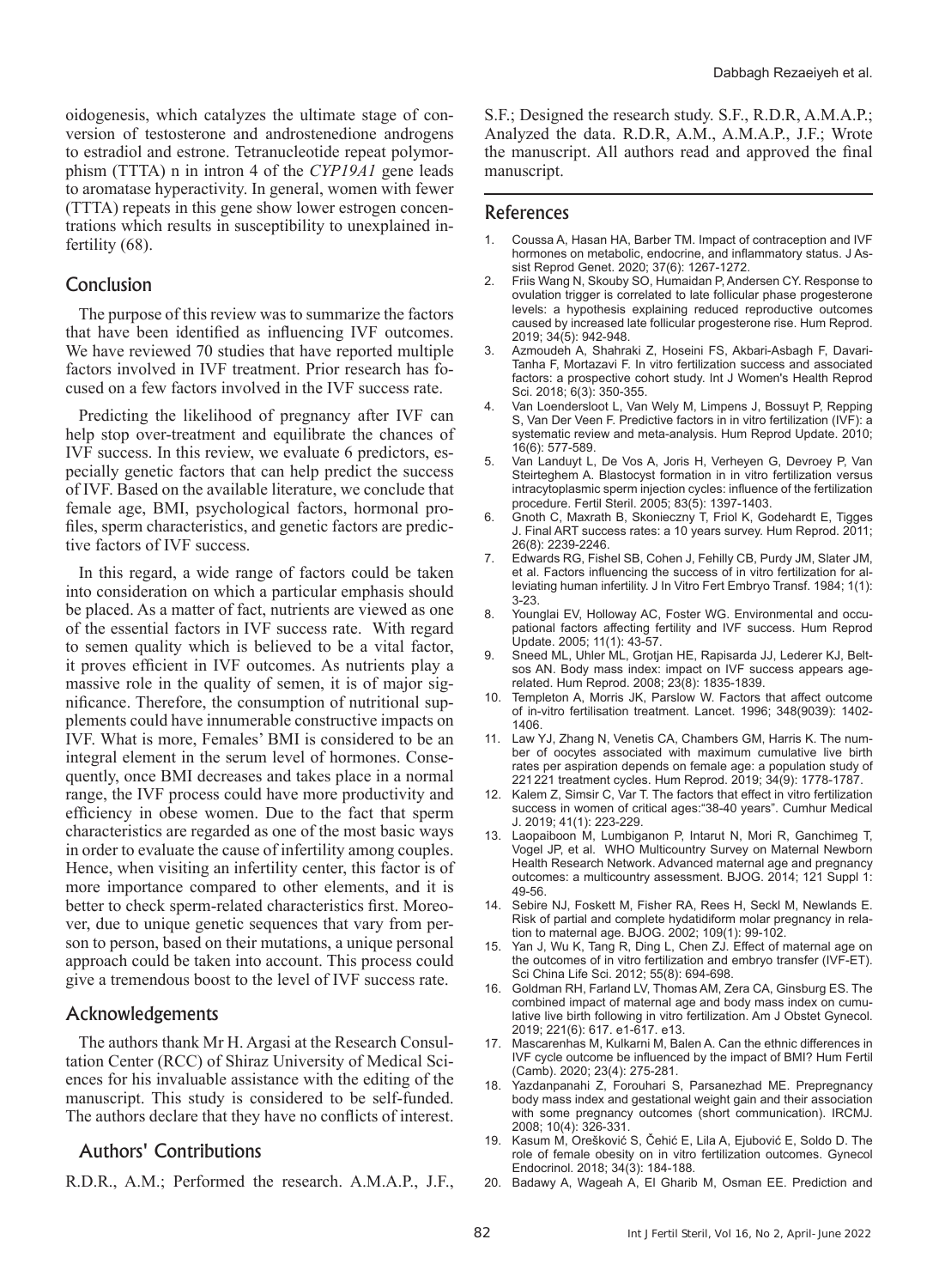diagnosis of poor ovarian response: the dilemma. J Reprod Infertil. 2011; 12(4): 241-248.

- 21. Dahan MH, Zeadna A, Dahan D, Son WY, Steiner N. The biochemical pregnancy loss rate remains stable up irrespective of age and differs in pattern from clinical miscarriages. Gynecol Endocrinol. 2021; 37(1): 61-64.
- 22. Dokras A, Baredziak L, Blaine J, Syrop C, VanVoorhis BJ, Sparks A. Obstetric outcomes after in vitro fertilization in obese and morbidly obese women. Obstet Gynecol. 2006; 108(1): 61-69.
- 23. Abdullahi H, Egwuda K, Suleiman M, Warshu IH, Miko M, Emmanuel ED, et al. Evaluation of age and BMI as predictors of the outcome of art among African population in Kano, Nigeria. DUJOPAS. 2020; 6(1): 10-16.
- 24. Kim J, Juneau C, Patounakis G, Morin S, Neal S, Seli E, et al. The appraisal of body content (ABC) trial: obesity does not significantly impact gamete production in infertile men and women. J Assist Reprod Genet. 2020; 37(11): 2733-2742.
- 25. Maged AM, Fahmy RM, Rashwan H, Mahmood M, Hassan SM, Nabil H, et al. Effect of body mass index on the outcome of IVF cycles among patients with poor ovarian response. Int J Gynaecol Obstet. 2019; 144(2): 161-166.
- 26. Hallisey SM, Makhijani RB, Thorne J, Godiwala PN, Nulsen J, Benadiva CA, et al. The effect of obesity on euploidy rates in women undergoing in vitro fertilization (IVF) with preimplantation genetic testing (PGT). Fertil Steril. 2020; 114(3): e106.
- 27. Eltoukhi NM, Azzam HF, Hani M, Abdel-Monem AS. Relationship between women's body mass index and success rate of in vitro fertilization. Malays J Med Sci. 2017; 1(2): 8-17.
- 28. Rooney KL, Domar AD. The relationship between stress and infertility. Dialogues Clin Neurosci. 2018; 20(1): 41-47.
- 29. Santa-Cruz DC, Agudo D. Impact of underlying stress in infertility. Curr Opin Obstet Gynecol. 2020; 32(3): 233-236.
- 30. Beygi Z, Jahromi Bahia N, Nourimand F, Amoozandeh Z, Forouhari S. The relationship between spiritual well-being, mental health, and quality of life in infertile women. Family Medicine and Primary Care Review. 2021; 23(4): 412-416.
- 31. Cousineau TM, Domar AD. Psychological impact of infertility. Best Pract Res Clin Obstet Gynaecol. 2007; 21(2): 293-308.
- 32. Miller N, Herzberger EH, Pasternak Y, Klement AH, Shavit T, Yaniv RT, et al. Does stress affect IVF outcomes? A prospective study of physiological and psychological stress in women undergoing IVF. Reprod Biomed Online. 2019; 39(1): 93-101.
- Maroufizadeh S, Navid B, Omani-Samani R, Amini P. The effects of depression, anxiety and stress symptoms on the clinical pregnancy rate in women undergoing IVF treatment. BMC Res Notes. 2019; 12(1): 256.
- Cesta CE, Johansson ALV, Hreinsson J, Rodriguez-Wallberg KA, Olofsson JI, Holte J, et al. A prospective investigation of perceived stress, infertility-related stress, and cortisol levels in women undergoing in vitro fertilization: influence on embryo quality and clinical pregnancy rate. Acta Obstet Gynecol Scand. 2018; 97(3): 258-268.
- 35. Cui Y, Yu H, Meng F, Liu J, Yang F. Prospective study of pregnancy outcome between perceived stress and stress-related hormones. J Obstet Gynaecol Res. 2020; 46(8): 1355-1363.
- 36. Murto T, Bjuresten K, Landgren BM, Stavreus-Evers A. Predictive value of hormonal parameters for live birth in women with unexplained infertility and male infertility. Reprod Biol Endocrinol. 2013; 11(1): 61.
- 37. Huang LN, Jun SH, Drubach N, Dahan MH. Predictors of in vitro fertilization outcomes in women with highest follicle-stimulating hormone levels ≥ 12 IU/L: a prospective cohort study. PLoS One. 2015; 10(4): e0124789.
- 38. Abdalla H, Thum MY. An elevated basal FSH reflects a quantitative rather than qualitative decline of the ovarian reserve. Hum Reprod. 2004; 19(4): 893-898.
- 39. Thomsen LH, Kesmodel US, Andersen CY, Humaidan P. Daytime variation in serum progesterone during the mid-luteal phase in women undergoing in vitro fertilization treatment. Front Endocrinol (Lausanne). 2018; 9: 92.
- 40. Drakakis P, Loutradis D, Vomvolaki E, Stefanidis K, Kiapekou E, Anagnostou E, et al. Luteal estrogen supplementation in stimulated cycles may improve the pregnancy rate in patients undergoing in vitro fertilization/intracytoplasmic sperm injection-embryo transfer. Gynecol Endocrinol. 2007; 23(11): 645.
- 41. Conrad D, Hughes G, Sacks G. LH supplementation for low LH levels during antagonist IVF cycles improves live birth rates. JFIV Reprod Med Genet. 2015; 3(155): 22-24.
- 42. Abbara A, Hunjan T, Ho VNA, Clarke SA, Comninos AN, Izzi-Engbeaya C, et al. Endocrine requirements for oocyte maturation fol-

lowing hCG, GnRH Agonist, and kisspeptin during IVF treatment. Front Endocrinol (Lausanne). 2020; 11: 537205.

- 43. Nayak S, Ochalski ME, Fu B, Wakim KM, Chu TJ, Dong X, et al. Progesterone level at oocyte retrieval predicts in vitro fertilization success in a short-antagonist protocol: a prospective cohort study. Fertil Steril. 2014; 101(3): 676-682.
- 44. Tulic L, Tulic I, Bila J, Nikolic L, Dotlic J, Lazarevic-Suntov M, et al. Correlation of progesterone levels on the day of oocyte retrieval with basal hormonal status and the outcome of ART. Sci Rep. 2020; 10(1): 22291.
- 45. Liu Y, Wu Y. Progesterone Intramuscularly or vaginally administration may not change live birth rate or neonatal outcomes in artificial frozen-thawed embryo transfer cycles. Front Endocrinol. 2020; 11: 539427.
- 46. Bhide P, Shah A, Gudi A, Homburg R. The role of anti-müllerian hormone as a predictor of ovarian function. Obstet Gynecol. 2012; 14(3): 161-166.
- 47. Zhang B, Meng Y, Jiang X, Liu C, Zhang H, Cui L, et al. IVF outcomes of women with discrepancies between age and serum anti-Müllerian hormone levels. Reprod Biol Endocrinol. 2019; 17(1): 58.
- 48. Wang JG, Douglas NC, Nakhuda GS, Choi JM, Park SJ, Thornton MH, et al. The association between anti-Müllerian hormone and IVF pregnancy outcomes is influenced by age. Reprod Biomed Online. 2010; 21(6): 757-761.
- 49. Hsieh HC, Su JY, Wang S, Huang YT. Age effect on in vitro fertilization pregnancy mediated by anti-Mullerian hormone (AMH) and modified by follicle stimulating hormone (FSH). BMC Pregnancy Childbirth. 2020; 20(1): 209.
- 50. Güngör ND, Gürbüz T. Prediction of the number of oocytes based on AMH and FSH levels in IVF candidates. JOSAM. 2020; 4(9): 733-737.
- 51. Alemi M, Omrani R, Tarhani J, Khodadadi B. The effect of semen parameters on the outcome of induced in vitro fertilization (IVF) in infertile couples. Int J Life SCi Pharma Res. 2019; 9(1): L34-L44.
- 52. Cito G, Picone R, Fucci R, Giachini C, Micelli E, Cocci A, et al. Sperm morphology: what implications on the assisted reproductive outcomes? Andrology. 2020; 8(6): 1867-1874.
- 53. Danis RB, Samplaski MK. Sperm morphology: History, challenges, and impact on natural and assisted fertility. Curr Urol Rep. 2019; 20(8): 43.
- 54. Silea C, Cucu I-A, Zarnescu O, Stoian AP, Motofei IG, Bratu OG, et al. Influence of age on sperm parameters in men with suspected infertility. Rom Biotechnol Lett. 2019; 24(1): 82-90.
- 55. Khadim EH, Al-Bermani OK. Poor health parameters of semen associated with bacterial infection in infertile men. EurAsian J Biosci. 2020; 14(2): 5669-5673.
- 56. Sabetian S, Jahromi BN, Vakili S, Forouhari S, Alipour S. The effect of oral vitamin e on semen parameters and IVF outcome: a doubleblinded randomized placebo-controlled clinical trial. Biomed Res Int. 2021; 2021: 5588275.
- 57. Morin S, Juneau C, Neal S, Scott R, Hotaling J. Total motile sperm count is negatively correlated with fertilization rate but not blastulation, euploidy, or implantation in ICSI cycles. Fertil Steril. 2017; 108(3): e127.
- Staessen C, Platteau P, Van Assche E, Michiels A, Tournaye H, Camus M, et al. Comparison of blastocyst transfer with or without preimplantation genetic diagnosis for aneuploidy screening in couples with advanced maternal age: a prospective randomized controlled trial. Hum Reprod. 2004; 19(12): 2849-2858.
- 59. Sciorio R, Tramontano L, Catt J. Preimplantation genetic diagnosis (PGD) and genetic testing for aneuploidy (PGT-A): status and future challenges. Gynecol Endocrinol. 2020; 36(1): 6-11.
- 60. Patounakis G, Bergh E, Forman EJ, Tao X, Lonczak A, Franasiak JM, et al. Multiple thrombophilic single nucleotide polymorphisms lack a significant effect on outcomes in fresh IVF cycles: an analysis of 1717 patients. J Assist Reprod Genet. 2016; 33(1): 67-73.
- 61. Kang HJ, Feng Z, Sun Y, Atwal G, Murphy ME, Rebbeck TR, et al. Single-nucleotide polymorphisms in the p53 pathway regulate fertility in humans. Proc Natl Acad Sci USA. 2009; 106(24): 9761- 9766.
- 62. Laanpere M, Altmäe S, Kaart T, Stavreus-Evers A, Nilsson TK, Salumets A. Folate-metabolizing gene variants and pregnancy outcome of IVF. Reprod Biomed Online. 2011; 22(6): 603-614.
- 63. Haggarty P, McCallum H, McBain H, Andrews K, Duthie S, McNeill G, et al. Effect of B vitamins and genetics on success of in-vitro fertilisation: prospective cohort study. Lancet. 2006; 367(9521): 1513-1519.
- Rosen MP, Shen S, McCulloch CE, Rinaudo PF, Cedars MI, Dobson AT. Methylenetetrahydrofolate reductase (MTHFR) is associat-